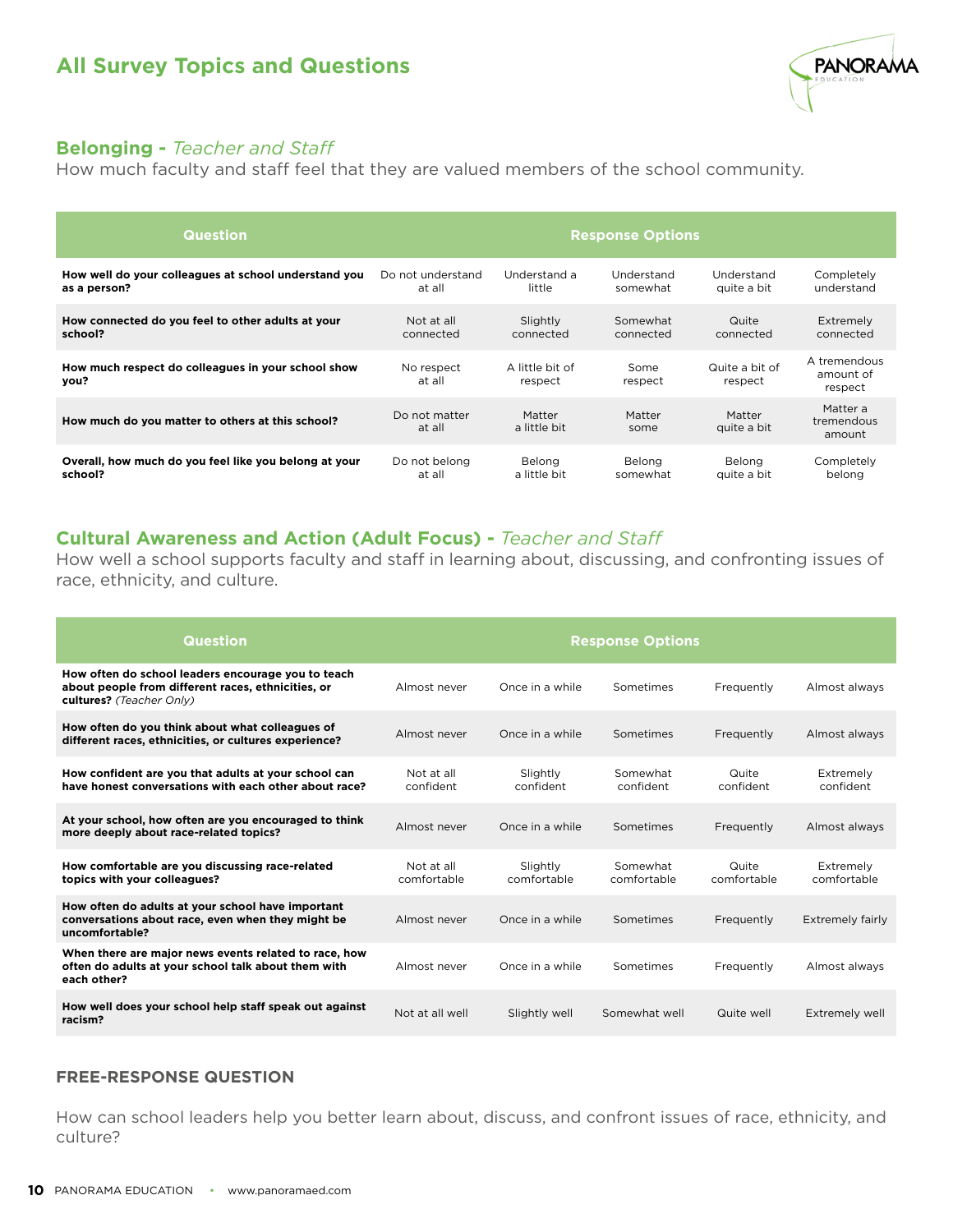

# **School Climate -** *Teacher*

Perceptions of the overall social and learning climate of the school.

| Question                                                                                                         | <b>Response Options</b>    |                          |                          |                        |                                   |  |
|------------------------------------------------------------------------------------------------------------------|----------------------------|--------------------------|--------------------------|------------------------|-----------------------------------|--|
| On most days, how enthusiastic are the students about<br>being at school?                                        | Not at all<br>enthusiastic | Slightly<br>enthusiastic | Somewhat<br>enthusiastic | Quite<br>enthusiastic  | Extremely<br>enthusiastic         |  |
| To what extent are teachers trusted to teach in the way<br>they think is best?                                   | Not at all trusted         | Trusted a little<br>bit  | Trusted<br>somewhat      | Trusted quite<br>a bit | Trusted a<br>tremendous<br>amount |  |
| How positive are the attitudes of your colleagues?                                                               | Not at all positive        | Slightly positive        | Somewhat<br>positive     | Quite positive         | Extremely<br>positive             |  |
| How supportive are students in their interactions<br>with each other?                                            | Not at all<br>supportive   | Slightly<br>supportive   | Somewhat<br>supportive   | Quite<br>supportive    | Extremely<br>supportive           |  |
| How respectful are the relationships between teachers<br>and students?                                           | Not at all<br>respectful   | Slightly<br>respectful   | Somewhat<br>respectful   | Quite respectful       | Extremely<br>respectful           |  |
| How optimistic are you that your school will improve<br>in the future?                                           | Not at all<br>optimistic   | Slightly<br>optimistic   | Somewhat<br>optimistic   | Quite optimistic       | Extremely<br>optimistic           |  |
| How often do you see students helping each other<br>without being prompted?                                      | Almost never               | Once in a while          | Sometimes                | Frequently             | Almost all the<br>time            |  |
| When new initiatives to improve teaching are<br>presented at your school, how supportive are your<br>colleagues? | Not at all<br>supportive   | Slightly<br>supportive   | Somewhat<br>supportive   | Quite<br>supportive    | Extremely<br>supportive           |  |
| Overall, how positive is the working environment<br>at your school?                                              | Not at all positive        | Slightly positive        | Somewhat<br>positive     | Quite positive         | Extremely<br>positive             |  |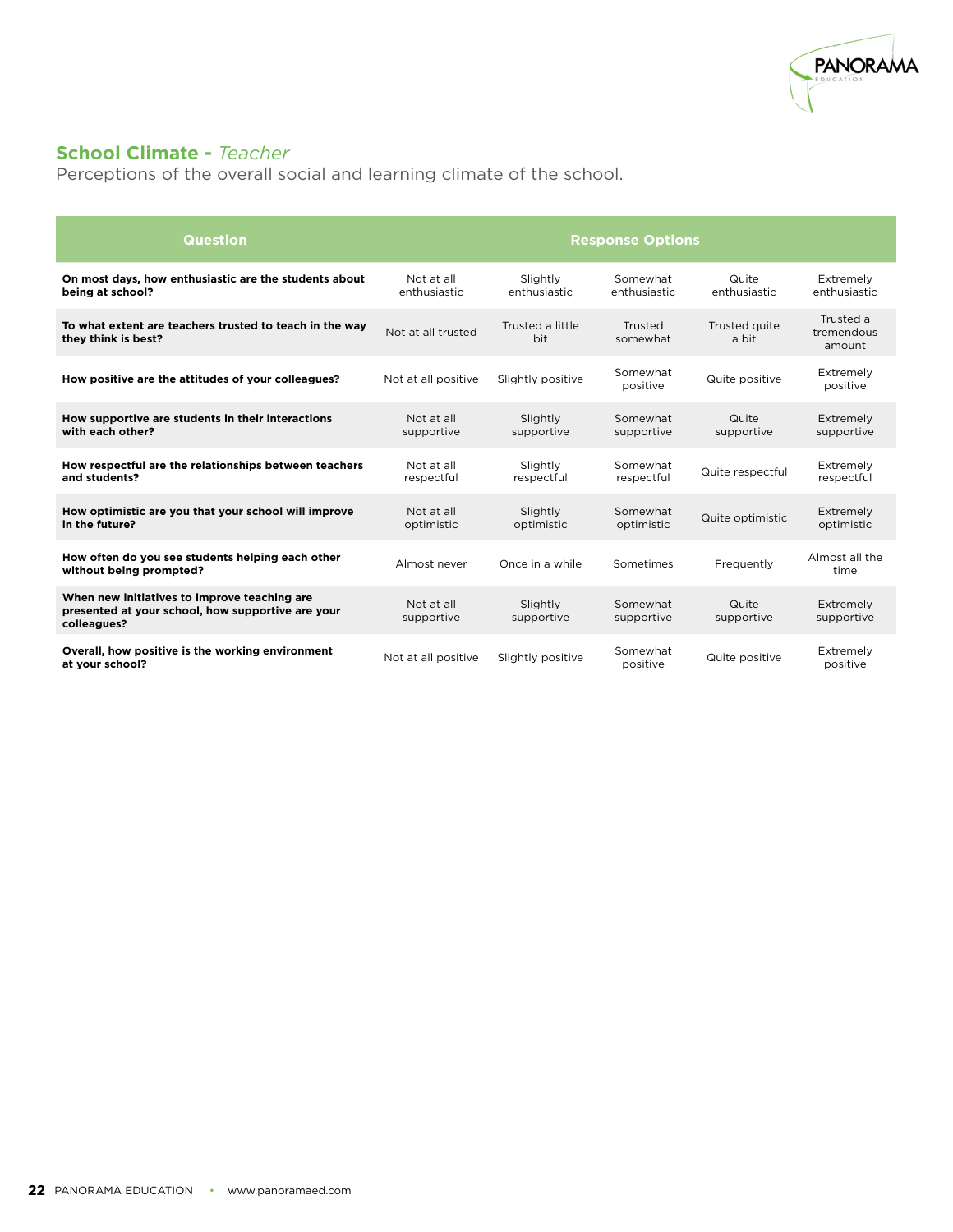

### **School Leadership -** *Teacher*

Perceptions of the school leadership's effectiveness.

| Question                                                                                                 | <b>Response Options</b>               |                           |                           |                         |                                 |  |
|----------------------------------------------------------------------------------------------------------|---------------------------------------|---------------------------|---------------------------|-------------------------|---------------------------------|--|
| How clearly do your school leaders identify their goals<br>for teachers?                                 | Not at all clearly                    | Slightly clearly          | Somewhat<br>clearly       | Quite clearly           | Extremely<br>clearly            |  |
| How positive is the tone that school leaders set for the<br>culture of the school?                       | Not at all positive                   | Slightly positive         | Somewhat<br>positive      | Quite positive          | Extremely<br>positive           |  |
| How effectively do school leaders communicate<br>important information to teachers?                      | Not at all<br>effectively             | Slightly<br>effectively   | Somewhat<br>effectively   | Quite<br>effectively    | Extremely<br>effectively        |  |
| How knowledgeable are your school leaders about<br>what is going on in teachers' classrooms?             | <b>Not</b><br>knowledgeable<br>at all | Slightly<br>knowledgeable | Somewhat<br>knowledgeable | Quite<br>knowledgeable  | Extremely<br>knowledgeable      |  |
| How responsive are school leaders to your feedback?                                                      | Not at all<br>responsive              | Slightly<br>responsive    | Somewhat<br>responsive    | Quite<br>responsive     | Extremely<br>responsive         |  |
| For your school leaders, how important is teacher<br>satisfaction?                                       | Not important<br>at all               | Slightly<br>important     | Somewhat<br>important     | Quite important         | Extremely<br>important          |  |
| When the school makes important decisions, how<br>much input do teachers have?                           | Almost no input                       | A little bit of<br>input  | Some input                | Quite a bit of<br>input | A tremendous<br>amount of input |  |
| How effective are the school leaders at developing<br>rules for students that facilitate their learning? | Not at all effective                  | Slightly effective        | Somewhat<br>effective     | Quite effective         | Extremely<br>effective          |  |
| Overall, how positive is the influence of the school<br>leaders on the quality of your teaching?         | Not at all positive                   | Slightly positive         | Somewhat<br>positive      | Quite positive          | Extremely<br>positive           |  |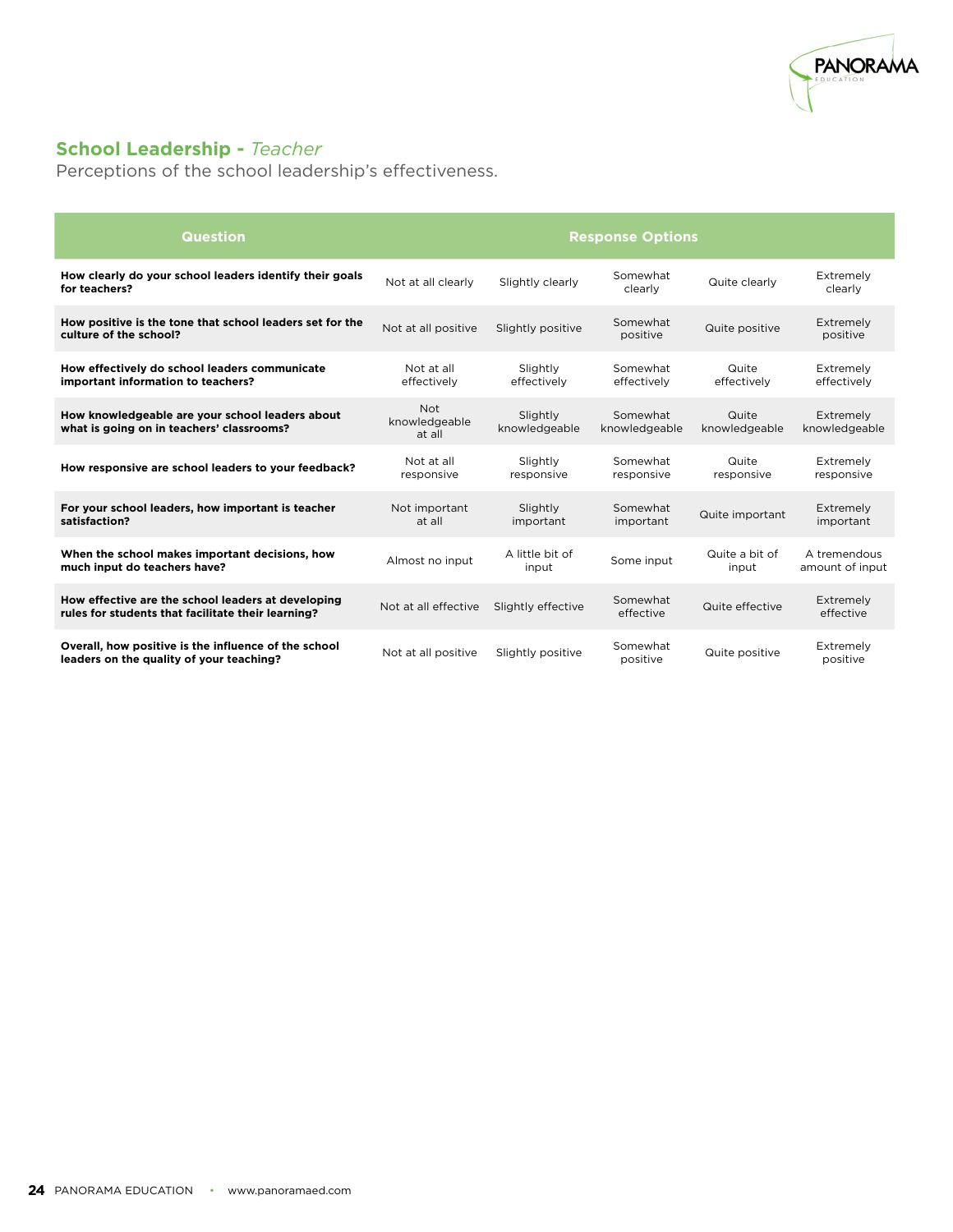

### **Staff-Leadership Relationships -** *Teacher and Staff*

Perceptions of faculty and staff relationships with school leaders.

| <b>Question</b>                                                                                  | <b>Response Options</b>     |                           |                           |                         |                                 |  |
|--------------------------------------------------------------------------------------------------|-----------------------------|---------------------------|---------------------------|-------------------------|---------------------------------|--|
| How friendly are your school leaders toward you?                                                 | Not at all friendly         | Slightly friendly         | Somewhat<br>friendly      | Quite friendly          | Extremely<br>friendly           |  |
| At your school, how motivating do you find working<br>with the leadership team?                  | Not at all<br>motivating    | Slightly<br>motivating    | Somewhat<br>motivating    | Quite<br>motivating     | Extremely<br>motivating         |  |
| How much trust exists between school leaders<br>and staff?                                       | Almost no trust             | A little bit of<br>trust  | Some trust                | Quite a bit of<br>trust | A tremendous<br>amount of trust |  |
| How much do your school leaders care about you as<br>an individual?                              | Do not care at all          | Care a little bit         | Care somewhat             | Care quite a bit        | Care a<br>tremendous<br>amount  |  |
| How confident are you that your school leaders have<br>the best interests of the school in mind? | Not at all<br>confident     | Slightly<br>confident     | Somewhat<br>confident     | Quite confident         | Extremely<br>confident          |  |
| How fairly does the school leadership treat the staff?                                           | Not at all fairly           | Slightly fairly           | Somewhat fairly           | Quite fairly            | Extremely fairly                |  |
| When you face challenges at work, how supportive are<br>your school leaders?                     | Not at all<br>supportive    | Slightly<br>supportive    | Somewhat<br>supportive    | Quite<br>supportive     | Extremely<br>supportive         |  |
| How respectful are your school leaders towards you?                                              | Not at all<br>respectful    | Slightly<br>respectful    | Somewhat<br>respectful    | Quite respectful        | Extremely<br>respectful         |  |
| When challenges arise in your personal life, how<br>understanding are your school leaders?       | Not at all<br>understanding | Slightly<br>understanding | Somewhat<br>understanding | Quite<br>understanding  | Extremely<br>understanding      |  |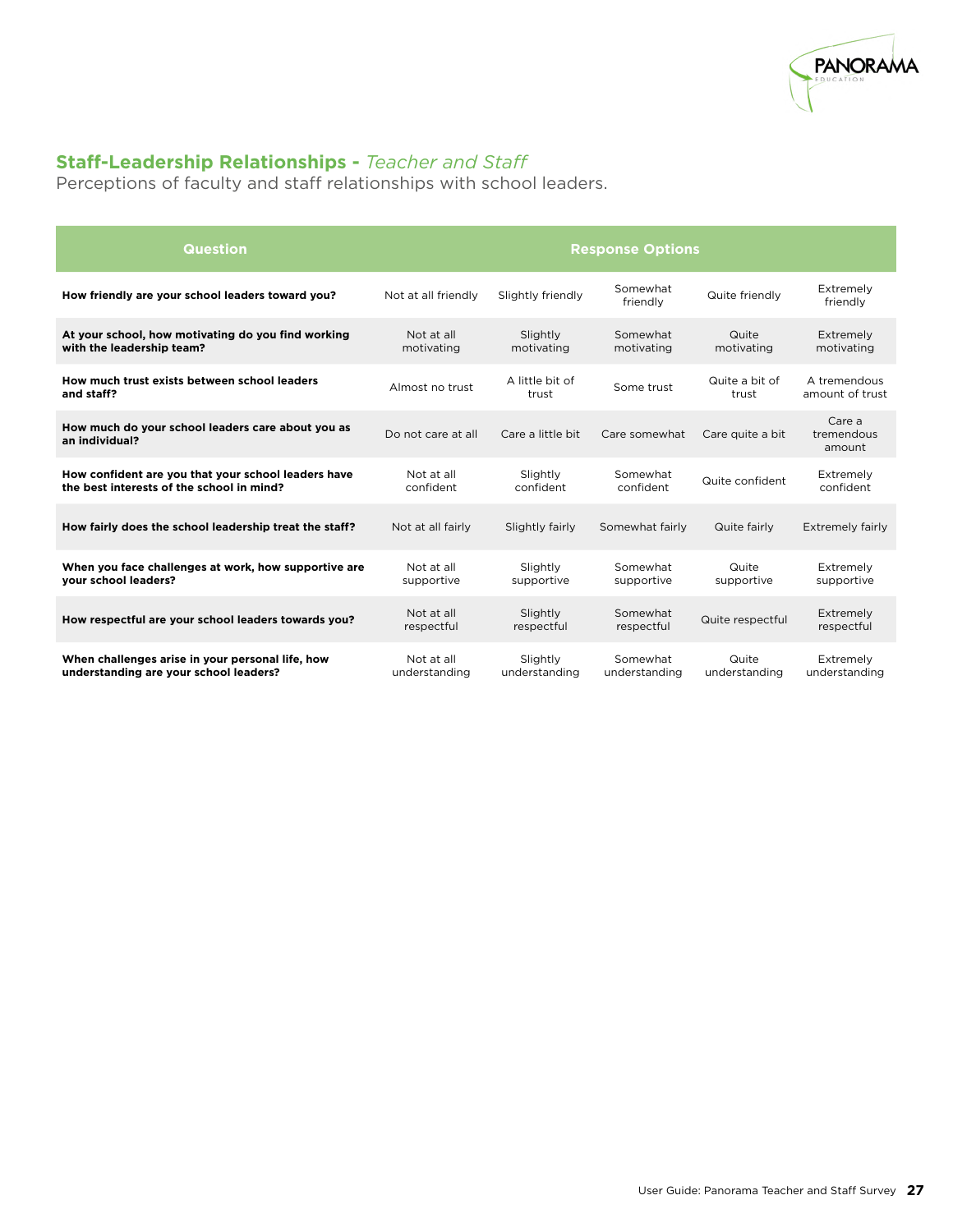

#### **Teacher Self-Reflection -** *Teacher*

Faculty perceptions of their professional strengths and areas for growth related to socialemotional learning.

| <b>Question</b>                                                                                                                           | <b>Response Options</b>  |                        |                        |                     |                         |                                                         |  |
|-------------------------------------------------------------------------------------------------------------------------------------------|--------------------------|------------------------|------------------------|---------------------|-------------------------|---------------------------------------------------------|--|
| How confident are you that you can<br>engage students who typically are<br>not motivated?                                                 | Not at all<br>confident  | Slightly<br>confident  | Somewhat<br>confident  | Quite confident     | Extremely<br>confident  |                                                         |  |
| How confident are you that you can help<br>your school's most challenging students<br>to learn?                                           | Not at all<br>confident  | Slightly<br>confident  | Somewhat<br>confident  | Quite confident     | Extremely<br>confident  |                                                         |  |
| How thoroughly do you feel that you<br>know all the content you need to teach?                                                            | Not thoroughly<br>at all | Slightly<br>thoroughly | Somewhat<br>thoroughly | Quite<br>thoroughly | Extremely<br>thoroughly |                                                         |  |
| Thinking about grit in particular, how<br>confident are you that you can support<br>your students' growth and development?                | Not at all<br>confident  | Slightly<br>confident  | Somewhat<br>confident  | Quite confident     | Extremely<br>confident  | I am not sure what<br>we mean by "grit."                |  |
| Thinking about growth mindset in<br>particular, how confident are you that you<br>can support your students' growth and<br>development?   | Not at all<br>confident  | Slightly<br>confident  | Somewhat<br>confident  | Quite confident     | Extremely<br>confident  | I am not sure<br>what we mean by<br>"growth mindset."   |  |
| Thinking about social awareness in<br>particular, how confident are you that you<br>can support your students' growth and<br>development? | Not at all<br>confident  | Slightly<br>confident  | Somewhat<br>confident  | Quite confident     | Extremely<br>confident  | I am not sure what<br>we mean by "social<br>awareness." |  |
| Thinking about self-management in<br>particular, how confident are you that you<br>can support your students' growth and<br>development?  | Not at all<br>confident  | Slightly<br>confident  | Somewhat<br>confident  | Quite confident     | Extremely<br>confident  | I am not sure what<br>we mean by "self-<br>management." |  |
| Thinking about self-efficacy in particular,<br>how confident are you that you can<br>support your students' growth and<br>development?    | Not at all<br>confident  | Slightly<br>confident  | Somewhat<br>confident  | Quite confident     | Extremely<br>confident  | I am not sure what<br>we mean by "self-<br>efficacy."   |  |
| To ask about additional competencies:                                                                                                     |                          |                        |                        |                     |                         |                                                         |  |
| Thinking about [COMPETENCY] in<br>particular, how confident are you that you<br>can support your students' growth?                        | Not at all<br>confident  | Slightly<br>confident  | Somewhat<br>confident  | Quite confident     | Extremely<br>confident  | I am not sure<br>what we mean by<br>[COMPETENCY].       |  |

#### **FREE-RESPONSE QUESTION**

What is the most effective thing that you do to model social-emotional learning for your students?